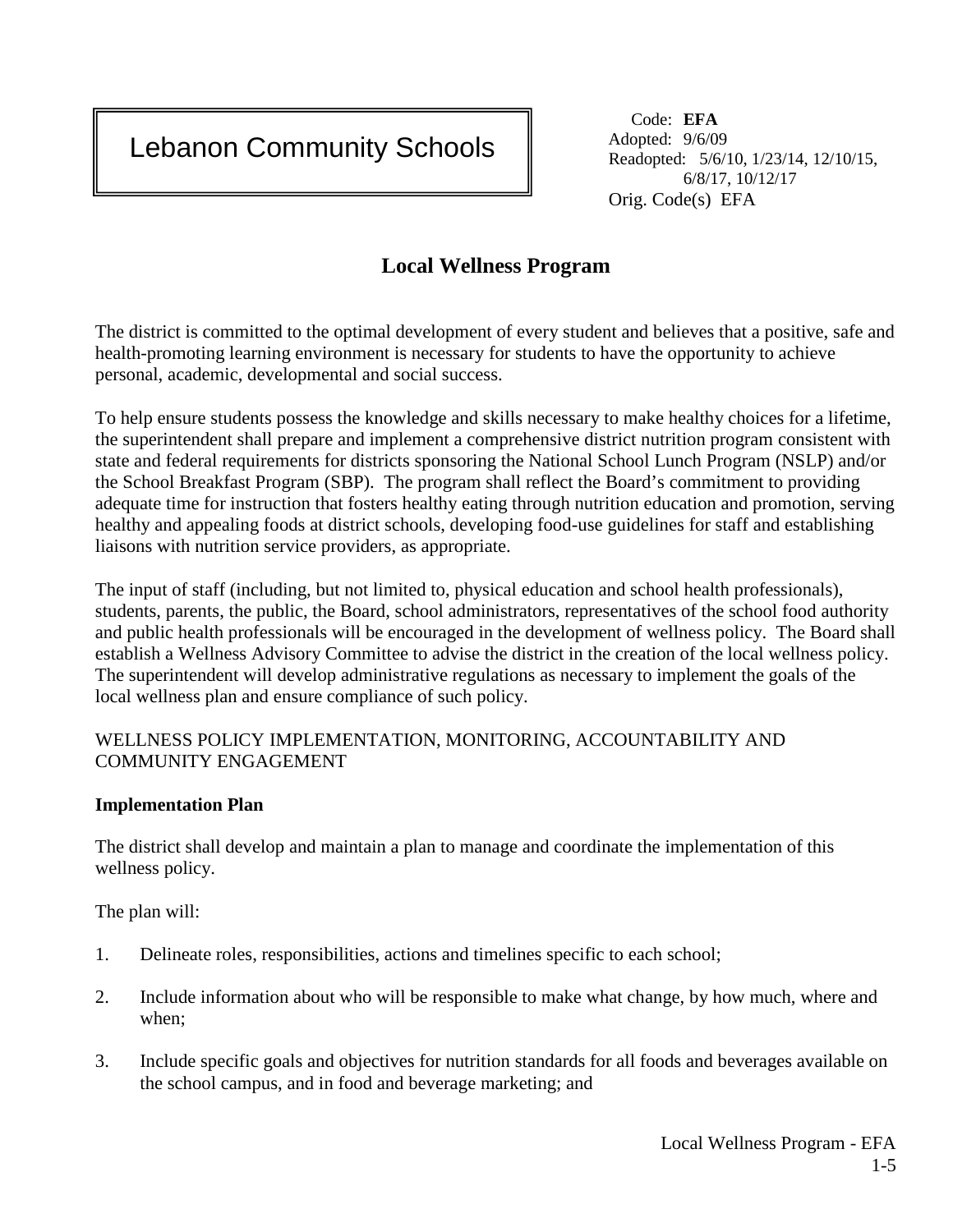4. Include specific goals and objectives for nutrition promotion and education, physical activity, physical education and other school-based activities that promote student wellness.

 In an effort to measure the implementation of this policy*,* the Board designates the superintendent as the person who will be responsible for ensuring each school meets the goals outlined in this policy.

### **Record Keeping**

The district will retain the following records to document compliance with the requirements of the wellness policy at the district's administrative offices.

- 5. The written wellness policy;
- 6. Documentation demonstrating that the policy has been made available to the public;
- 7. Documentation of efforts to review and update the local wellness policy, including an indication of who is involved in the update and the methods the district uses to make stakeholders aware of their ability to participate;
- 8. Documentation to demonstrate compliance with the annual public notification requirements;
- 9. The most recent assessment on the implementation of the local wellness policy;
- 10. Documentation demonstrating the most recent assessment on the implementation of the local wellness policy has been made available to the public.

#### **Annual Notification of Policy**

 extent to which the schools are in compliance with policy, how the policy compares to model policy and a The district will make available to the public annually, an assessment of the implementation, including the description of the progress being made in attaining the goals of the policy. The district will make this information available through the district website. The district will also publicize the name and contact information of the district or school official(s) leading and coordinating the policy, as well as information on how the public can get involved with the local wellness policy.

#### **Triennial Progress Assessments**

 At least once every three years, the district will evaluate compliance with the local wellness policy, to assess the implementation of the policy and produce a triennial progress report that will include:

- 11. The extent to which schools under the jurisdiction of the district are in compliance with the policy;
- 12. The extent to which the district's policy compares to model wellness policy; and
- 13. A description of the progress made in attaining the goals of the district's policy.

The district or school will actively notify households/families of the availability of the triennial progress report.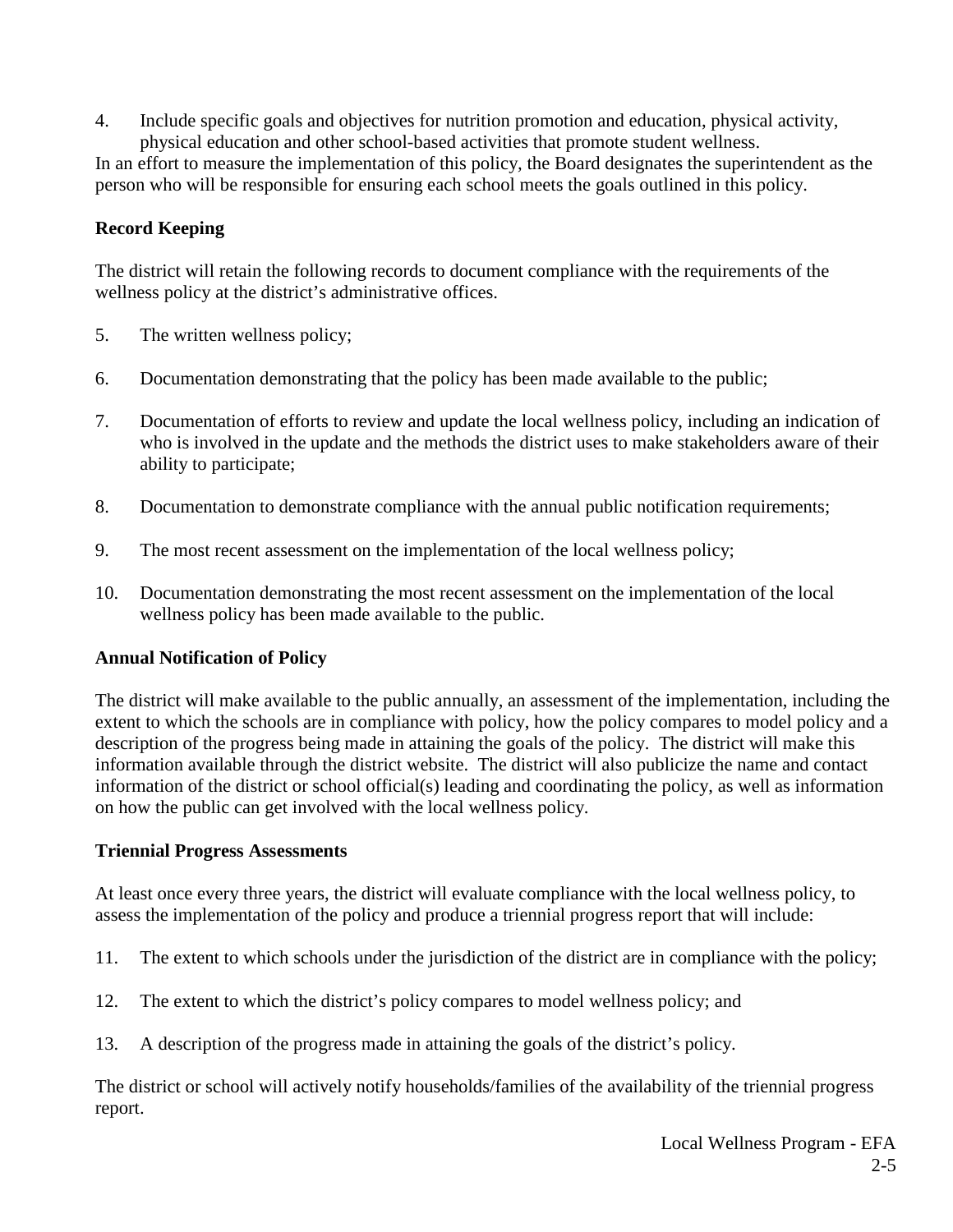#### **Revisions and Updating the Policy**

 health science, information and technology emerge; and new federal or state guidance or standards are The district will update or modify the local wellness policy based on the results of the triennial assessments and/or as district priorities change; community needs change; wellness goals are met; new issued. The local wellness policy will be assessed and updated as indicated at least every three years following the triennial assessment.

#### **Community Involvement, Outreach and Communications**

 appropriate for the district. The district will also ensure that communications are culturally and The district will actively communicate ways in which the community can participate in the development, implementation and periodic review and update of the local wellness policy through a variety of means linguistically appropriate to the community, and accomplished through means similar to other ways that the district and individual schools are communicating important school information with parents.

#### **NUTRITION PROMOTION AND NUTRITION EDUCATION**

 evidence-based techniques and nutrition messages, by creating food environments that encourage healthy implemented consistently through a comprehensive and multi-channel approach by staff, teachers, parents, Nutrition promotion and nutrition education positively influence lifelong eating behaviors by using nutrition choices and by encouraging participation in school meal programs. Students and staff will receive consistent nutrition messages throughout the school environment. Nutrition promotion also includes marketing and advertising nutritious foods and beverages to students and is most effective when students and the community.

#### **School Meals**

 programs, administered through the Oregon Department of Education (ODE), including the National All schools within the district participate in U.S. Department of Agriculture (USDA) child nutrition School Lunch Program (NSLP), the School Breakfast Program (SBP), Fresh Fruit & Vegetable Program (FFVP), Summer Food Service Program (SFSP), Supper programs or others. The district also operates additional nutrition-related programs and activities including Farm-to-School programs, school gardens, Breakfast in the Classroom, Mobile Breakfast carts or Grab 'n' Go Breakfast.

#### **Staff Qualifications and Professional Development**

 continuing education/training requirements in the USDA Professional Standards for Child Nutrition All school nutrition program directors, managers and staff will meet or exceed hiring and annual Professionals.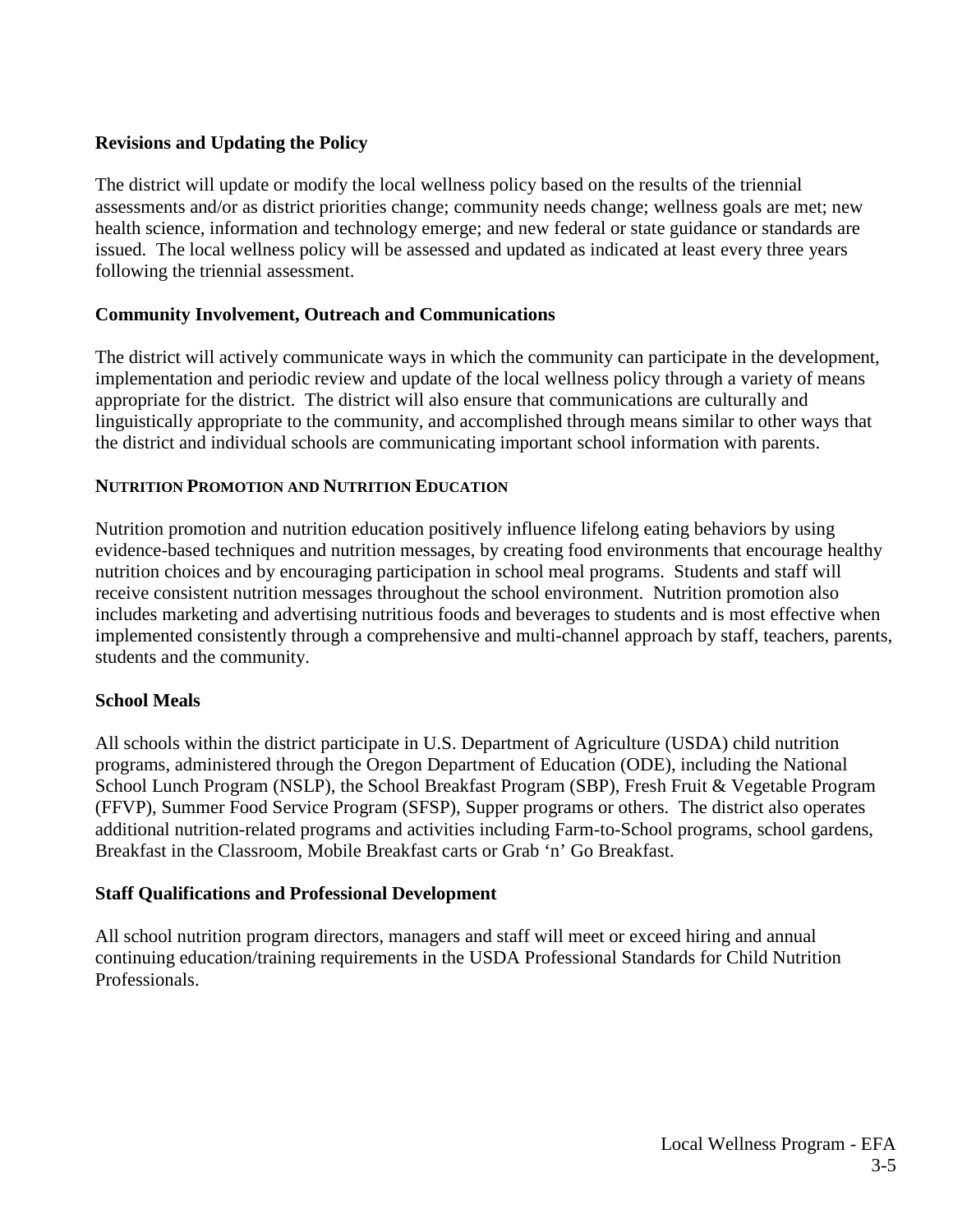#### **Water**

 Free, safe, unflavored, drinking water will be available to all students throughout the school day and throughout every school campus. The district will make drinking water available where school meals are served during mealtimes.

#### **Competitive Foods and Beverages**

All foods and beverages outside the reimbursable school meal programs that are sold to students on the school campus during the school day and extended school day will meet or exceed the nutrition standards set by the USDA and the Oregon Smart Snacks Standards<sup>[1](#page-3-0)</sup>. These standards will apply in all locations and through all services where foods and beverages are sold, which may include, but are not limited to, à la carte options in cafeterias, vending machines, school stores and snack or food carts.

#### **Celebrations and Rewards**

All foods offered on the school campus are encouraged to meet the nutrition standards set by the USDA and the Oregon Smart Snacks Standards. This includes, but is not limited to, celebrations, parties, classroom snacks brought by parents, rewards and incentives.

# **Fund Raising**

Foods and beverages that meet or exceed the nutrition standards set by the USDA and the Oregon Smart Snacks Standards may be sold through fund raisers on the school campus during the school day.

# **Food and Beverage Marketing in Schools**

Any foods and beverages marketed or promoted to students on the school campus during the school day will meet or exceed the nutrition standards set by the USDA and the Oregon Smart Snacks Standards.

 the sale of a food or beverage product made by the producer, manufacturer, seller or any other entity with a "Food and beverage marketing" is defined as advertising and other promotion in schools. Food and beverage marketing often includes an oral, written or graphic statement made for the purpose of promoting commercial interest in the product.

# **PHYSICAL ACTIVITY AND PHYSICAL EDUCATION**

Physical activity should be included in the school's daily education program for grades pre-K through 12 and include regular*,* instructional physical education, as well as co-curricular activities and recess.

Physical activity during the school day (including, but not limited to, recess, classroom physical activity breaks or physical education) will not be withheld as punishment for any reason.

The Board realizes that a quality physical education program is an essential component for all students to learn about and participate in physical activity. The district will develop and assess student performance

<span id="page-3-0"></span> $\overline{a}$ <sup>1</sup>[Oregon Department of Education,](file://ad.lebanon.k12.or.us/LEBFILES/HOME/Nicole.Hundley/Board/Meeting%20Packet%20Prep/2017-05/RAW/www.oregon.gov/ode) Oregon Smart Snacks Standards